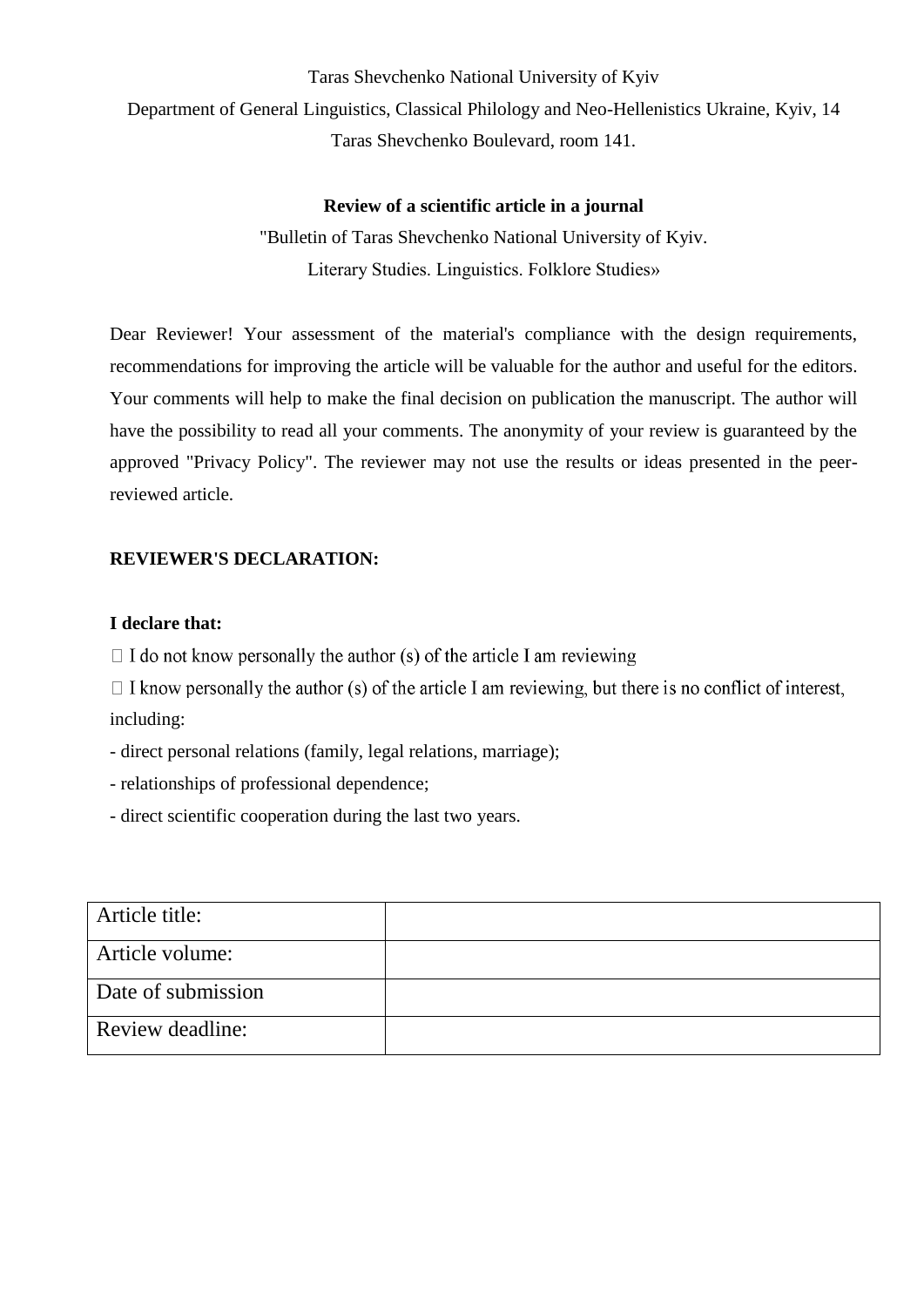Please select the option that corresponds to your assessment of the text of the peer-reviewed article.

| 1. Formulation of the title of the article:                                                  |  |  |  |  |
|----------------------------------------------------------------------------------------------|--|--|--|--|
| It is clearl and understandable                                                              |  |  |  |  |
| It is not clearl enough                                                                      |  |  |  |  |
| Needs adjustment due to vague wording and / or excessive length                              |  |  |  |  |
| It is formulated incomprehensibly and / or does not correspond to the content of the article |  |  |  |  |
| Comment:                                                                                     |  |  |  |  |
|                                                                                              |  |  |  |  |
|                                                                                              |  |  |  |  |
| 2. Compliance of the subject matter with the journal profile:                                |  |  |  |  |
| Fully compliant<br>Corresponding partially<br>Absolutely not compliant                       |  |  |  |  |
| Comment:                                                                                     |  |  |  |  |
|                                                                                              |  |  |  |  |
|                                                                                              |  |  |  |  |
| 3. Methodological level of the article:                                                      |  |  |  |  |
| Exemplary<br>High enough<br>Satisfactory<br>Unsatisfactory                                   |  |  |  |  |
| Comment:                                                                                     |  |  |  |  |
|                                                                                              |  |  |  |  |
| 4. Scientific value of the presented material:                                               |  |  |  |  |
|                                                                                              |  |  |  |  |
| The material is original and innovative                                                      |  |  |  |  |
| The material has already been partially presented in the scientific literature               |  |  |  |  |
| The level of scientific novelty is quite low                                                 |  |  |  |  |
| Is not of scientific value                                                                   |  |  |  |  |
| Comment:                                                                                     |  |  |  |  |
|                                                                                              |  |  |  |  |
|                                                                                              |  |  |  |  |
| 5. The level of realization of the scientific goal:                                          |  |  |  |  |
| High<br>Fairly high<br>Unsatisfactory<br>Satisfactory                                        |  |  |  |  |
| Comment:                                                                                     |  |  |  |  |
|                                                                                              |  |  |  |  |
| 6. Compliance of the structure of the material presentation with the requirements:           |  |  |  |  |
| Fully compliant<br>Corresponding partially<br>Absolutely not compliant                       |  |  |  |  |
| Comment:                                                                                     |  |  |  |  |
|                                                                                              |  |  |  |  |
|                                                                                              |  |  |  |  |
| 7. Disclosure of the topic:                                                                  |  |  |  |  |
| The topic is comprehensive and balanced                                                      |  |  |  |  |
| Insufficiently balanced content, but not essential                                           |  |  |  |  |
| Important information is missing or superficial                                              |  |  |  |  |
| Too much attention is paid to some aspects, while others are hardly considered               |  |  |  |  |
| The material is unbalanced                                                                   |  |  |  |  |
| Comment:                                                                                     |  |  |  |  |
|                                                                                              |  |  |  |  |
|                                                                                              |  |  |  |  |
| 8. Presentation of the material:                                                             |  |  |  |  |
| Logical and consistent<br>Sometimes illogical<br>Chaotic                                     |  |  |  |  |
| Comment:                                                                                     |  |  |  |  |
|                                                                                              |  |  |  |  |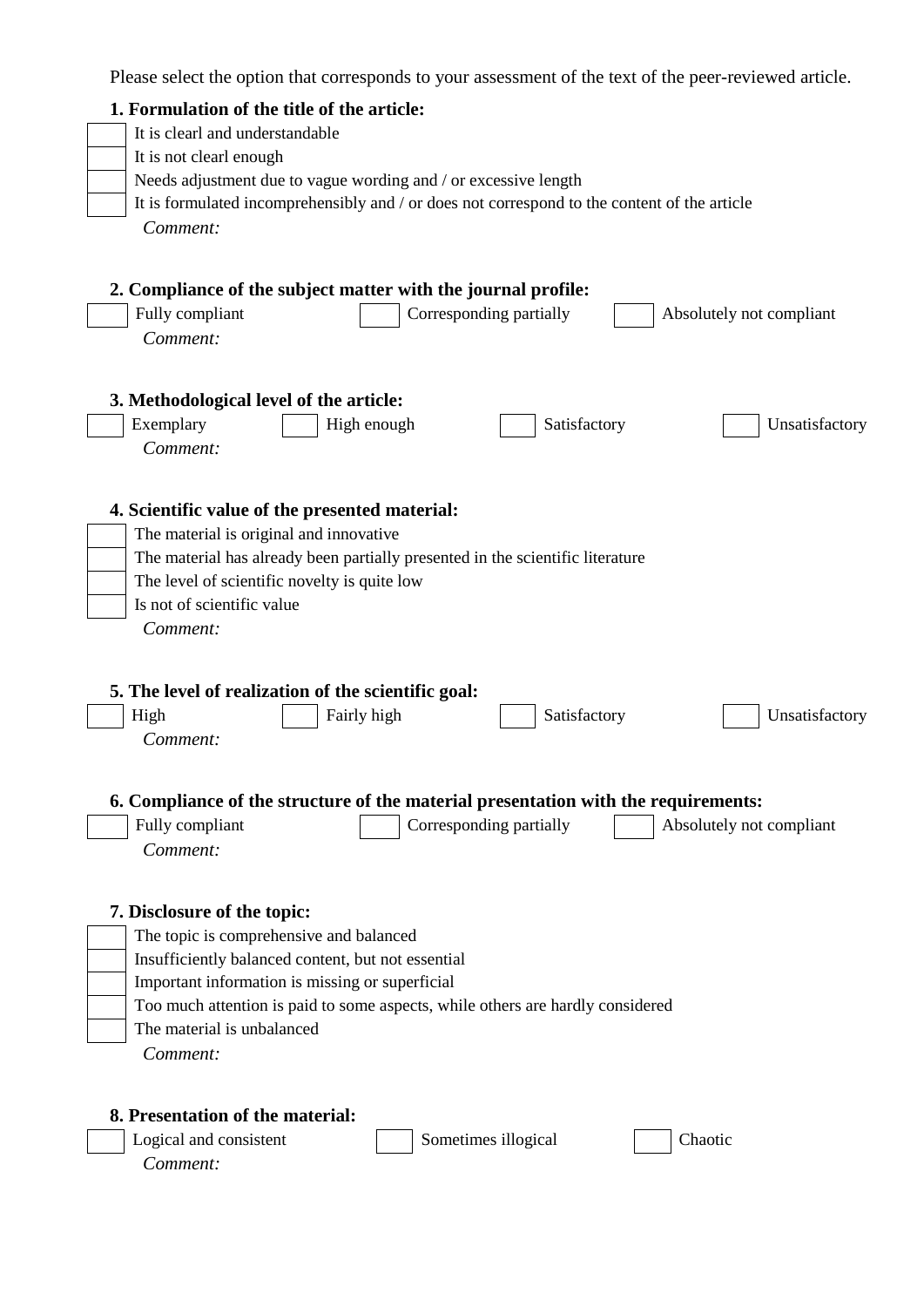| 9. Convincingness of the given arguments and considerations:<br>Quite convincing<br>Partly convincing<br>Comment:                                                                                                                                      | Unconvincing   |
|--------------------------------------------------------------------------------------------------------------------------------------------------------------------------------------------------------------------------------------------------------|----------------|
| 10. Scientific elaboration of the material:<br>Excellent<br>Pretty Good<br>Satisfactory<br>Comment:                                                                                                                                                    | Poor           |
| 11. Language of the presented material:<br>Clear and understandable<br>Requires minor edits<br>Needs significant corrections<br>Unsatisfactory<br>Comment:                                                                                             |                |
| 12. Quality of scientific style:<br>Exemplary<br>High enough<br>Satisfactory<br>Comment:                                                                                                                                                               | Unacceptable   |
| 13. Clarity of terms used in the material:<br>Yes<br>Partly (not all)<br>Comment:                                                                                                                                                                      | N <sub>o</sub> |
| 14. Scientific specifics of the material:<br>Superficial<br>Understandable for non-specialist<br>Understandable for a person who is generally well informed on this topic<br>It is clear only to the expert<br>Comment:                                |                |
| 15. Technical quality of material (text formatting, design of tables, figures):<br>Fully meets the requirements of the journal<br>Partly meets the requirements of the journal<br>Absolutely does not meet the requirements of the journal<br>Comment: |                |

# **16. References in the text of the article:**

| The list of references contains references to the work of all the mentioned scientists            |
|---------------------------------------------------------------------------------------------------|
| The list of references contains sources that are not referenced in the test article               |
| Formatting meets the requirements                                                                 |
| The text contains references to sources that are not in the list of references                    |
| Contains a significant number of references to educational literature and non-scientific journals |
| Comment:                                                                                          |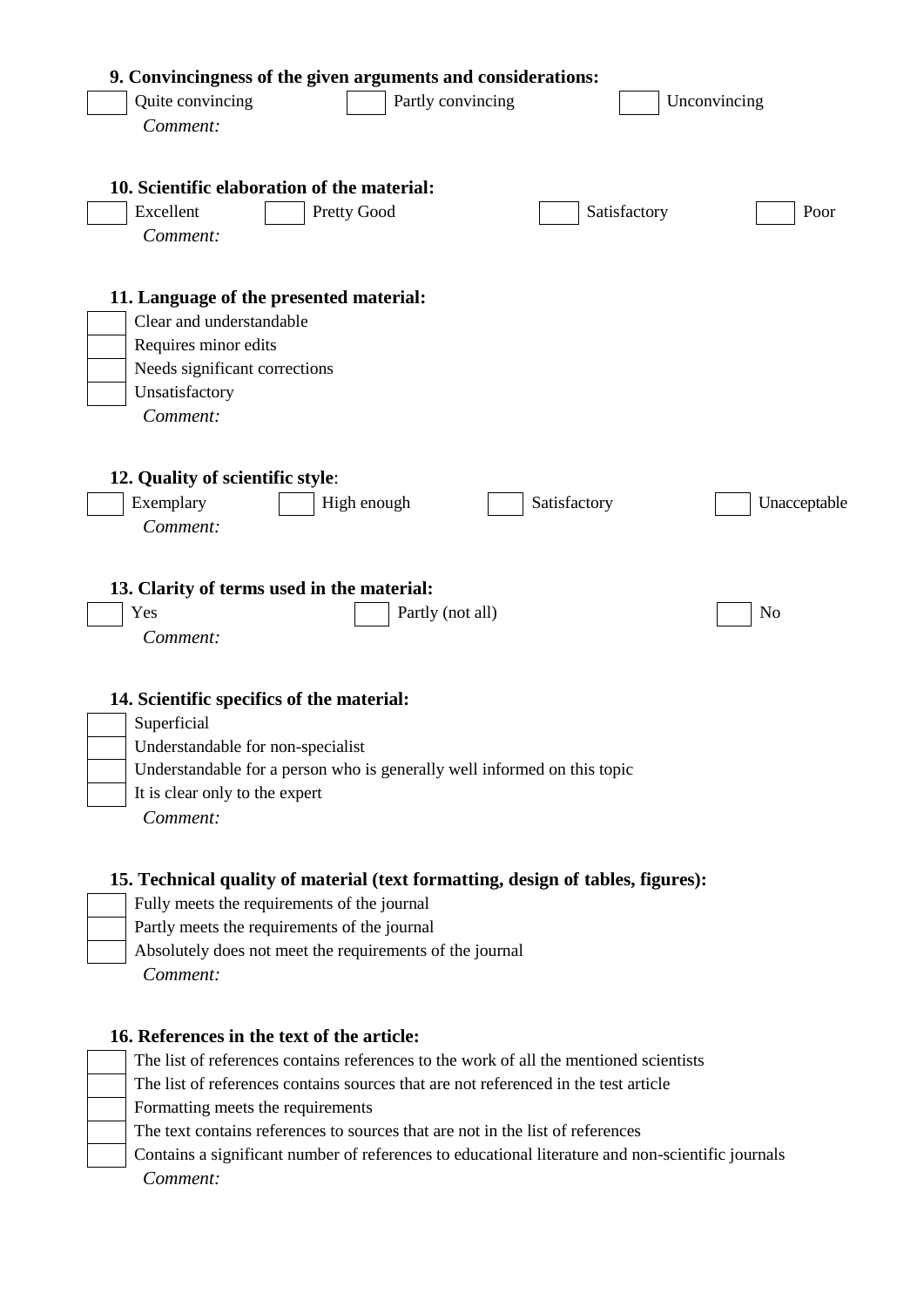## **17. Compliance of annotations with the requirements:**

Fully accords Accords in part Absolutely not according The annotation in English needs to be corrected *Comment:*

#### **18. Level of adequacy of conclusions:**

Reasonable, logical and consistent Occasionally fuzzy; need adjustment Illogical and inconsistent Do not correspond to the content of the article *Comment:*

#### **19. Application of figures and tables:**

Relevant, contain information that helps to reveal the content Do not fully reflect the scientific results of the study Only partially reflect the scientific results of the study Inappropriate and inconsistent with the content of the article Missing *Comment:*

**ADDITIONAL COMMENT FOR THE AUTHOR** *(please indicate how the text that needs* 

\_\_\_\_\_\_\_\_\_\_\_\_\_\_\_\_\_\_\_\_\_\_\_\_\_\_\_\_\_\_\_\_\_\_\_\_\_\_\_\_\_\_\_\_\_\_\_\_\_\_\_\_\_\_\_\_\_\_\_\_\_\_\_\_\_\_\_\_\_\_\_\_\_\_\_\_\_\_\_

\_\_\_\_\_\_\_\_\_\_\_\_\_\_\_\_\_\_\_\_\_\_\_\_\_\_\_\_\_\_\_\_\_\_\_\_\_\_\_\_\_\_\_\_\_\_\_\_\_\_\_\_\_\_\_\_\_\_\_\_\_\_\_\_\_\_\_\_\_\_\_\_\_\_\_\_\_\_\_

\_\_\_\_\_\_\_\_\_\_\_\_\_\_\_\_\_\_\_\_\_\_\_\_\_\_\_\_\_\_\_\_\_\_\_\_\_\_\_\_\_\_\_\_\_\_\_\_\_\_\_\_\_\_\_\_\_\_\_\_\_\_\_\_\_\_\_\_\_\_\_\_\_\_\_\_\_\_\_

\_\_\_\_\_\_\_\_\_\_\_\_\_\_\_\_\_\_\_\_\_\_\_\_\_\_\_\_\_\_\_\_\_\_\_\_\_\_\_\_\_\_\_\_\_\_\_\_\_\_\_\_\_\_\_\_\_\_\_\_\_\_\_\_\_\_\_\_\_\_\_\_\_\_\_\_\_\_\_

\_\_\_\_\_\_\_\_\_\_\_\_\_\_\_\_\_\_\_\_\_\_\_\_\_\_\_\_\_\_\_\_\_\_\_\_\_\_\_\_\_\_\_\_\_\_\_\_\_\_\_\_\_\_\_\_\_\_\_\_\_\_\_\_\_\_\_\_\_\_\_\_\_\_\_\_\_\_\_

\_\_\_\_\_\_\_\_\_\_\_\_\_\_\_\_\_\_\_\_\_\_\_\_\_\_\_\_\_\_\_\_\_\_\_\_\_\_\_\_\_\_\_\_\_\_\_\_\_\_\_\_\_\_\_\_\_\_\_\_\_\_\_\_\_\_\_\_\_\_\_\_\_\_\_\_\_\_\_

\_\_\_\_\_\_\_\_\_\_\_\_\_\_\_\_\_\_\_\_\_\_\_\_\_\_\_\_\_\_\_\_\_\_\_\_\_\_\_\_\_\_\_\_\_\_\_\_\_\_\_\_\_\_\_\_\_\_\_\_\_\_\_\_\_\_\_\_\_\_\_\_\_\_\_\_\_\_\_

*editing or correction is marked):*

#### **RECOMMENDATION:**

| Refuse (the subject of the material does not correspond to the profile of the journal) |
|----------------------------------------------------------------------------------------|
|                                                                                        |